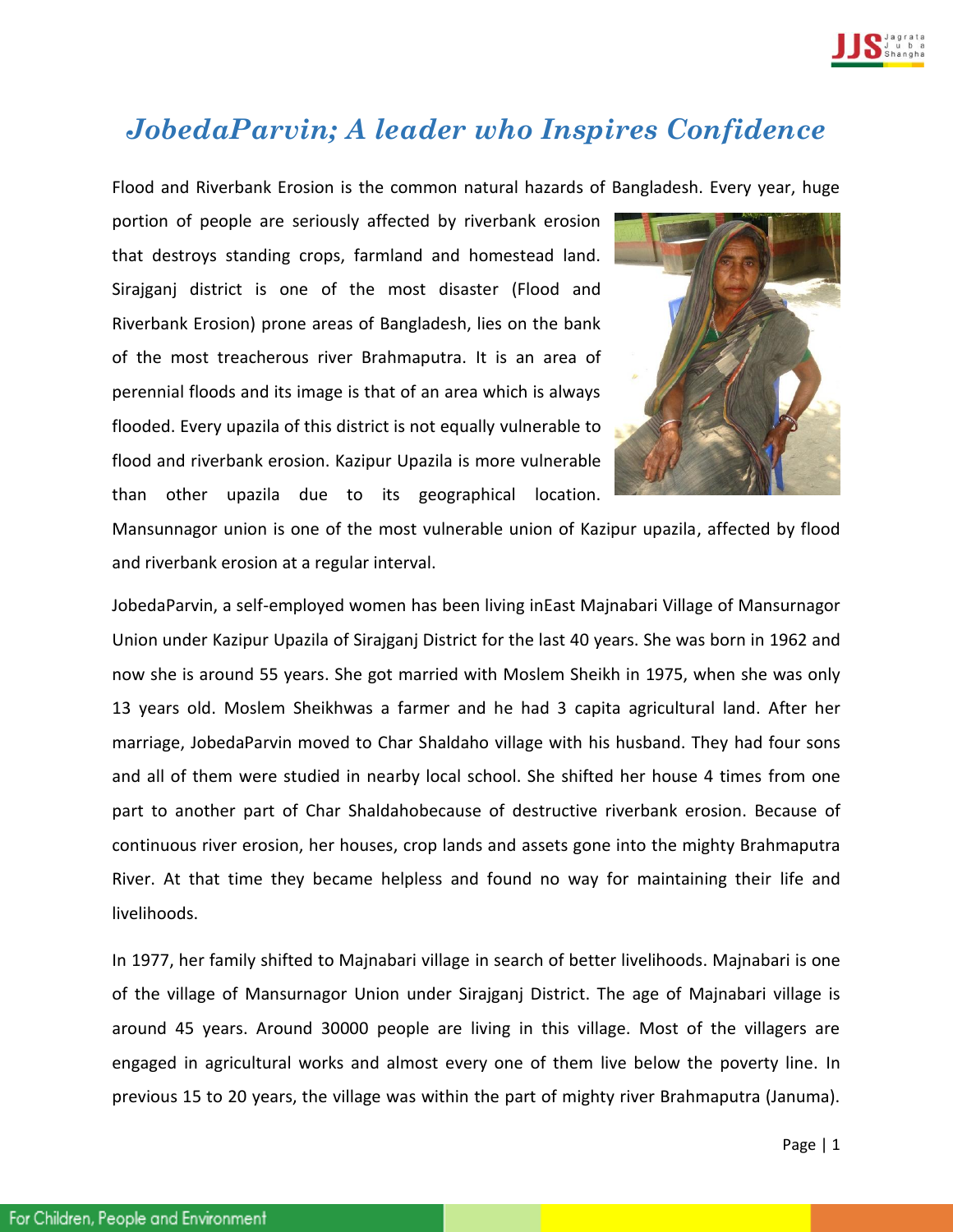

In 1974 people started living in this village. In that time the total area was char land and there was no cultivation before.Her husband and two sons againproduced several crops and vegetables on their 4 capita tenant land. Their family was going well at that time. The massive flood occurred in 1988, brought blessings for them. Through this flood, a huge amount of sediment were deposited on this ground. Then people started cultivation in this area and they cultivated several types of crops and vegetables. She also mentioned that flood occurred several times in this area but only the massive flood of 1988 brought blessings for them.

The most concerning matter is that the village is not far away from the mighty river (2 to 3 minutes walking distance) that's why people of this area are more vulnerable to be victim of river erosion. She said that Government took an initiative (Sand Dam construction project named as Village protection Dam) for controlling river erosion but unfortunately the dam was destroyed. Now villagers with the assistance of all community members, respected persons and students took an initiative for preparing a large village protection dam (Length 1800 meter, Width 200 meter and Height 25 feet From Majnabari High School to Jamuna River) for controlling the adverse impact of river erosion. Villagers provide their labor voluntarily and all of them are will to get their own land for dam construction.

Her husband Moslem Sheikh was died in 2003. Now all of her children are adult and got married. They live separately from her mothers. She said that in Mansurnagor Union, she has shifted her house 9 times and last time she did it in 2003. For massive river erosion all of her assets, houses and crops gone into the river in that year. Then she moved one of her suns land and started her own farm there. She directly engage in agricultural works. She is a tenant farmer and produced Maize, Paddy, Jute and chili in her farmland. She said that agriculture is the main occupation as well as earning source for their livelihoods. People are generally engaged in Agricultural works. Most of them are tenant farmers and only few of them have their own land for cultivation. Major crops for production are Maize, pepper, mustard, paddy, jute, pulse, paddy, nuts, onions, Kalijira and some sorts of vegetables. In ten years ago people were also cultivated wheat and potato crops. In the month of Chaitra (Bengali month), they harvest Maize and In Jaistha (Bengali month), they harvest IRRI Paddy. Most of the farmers are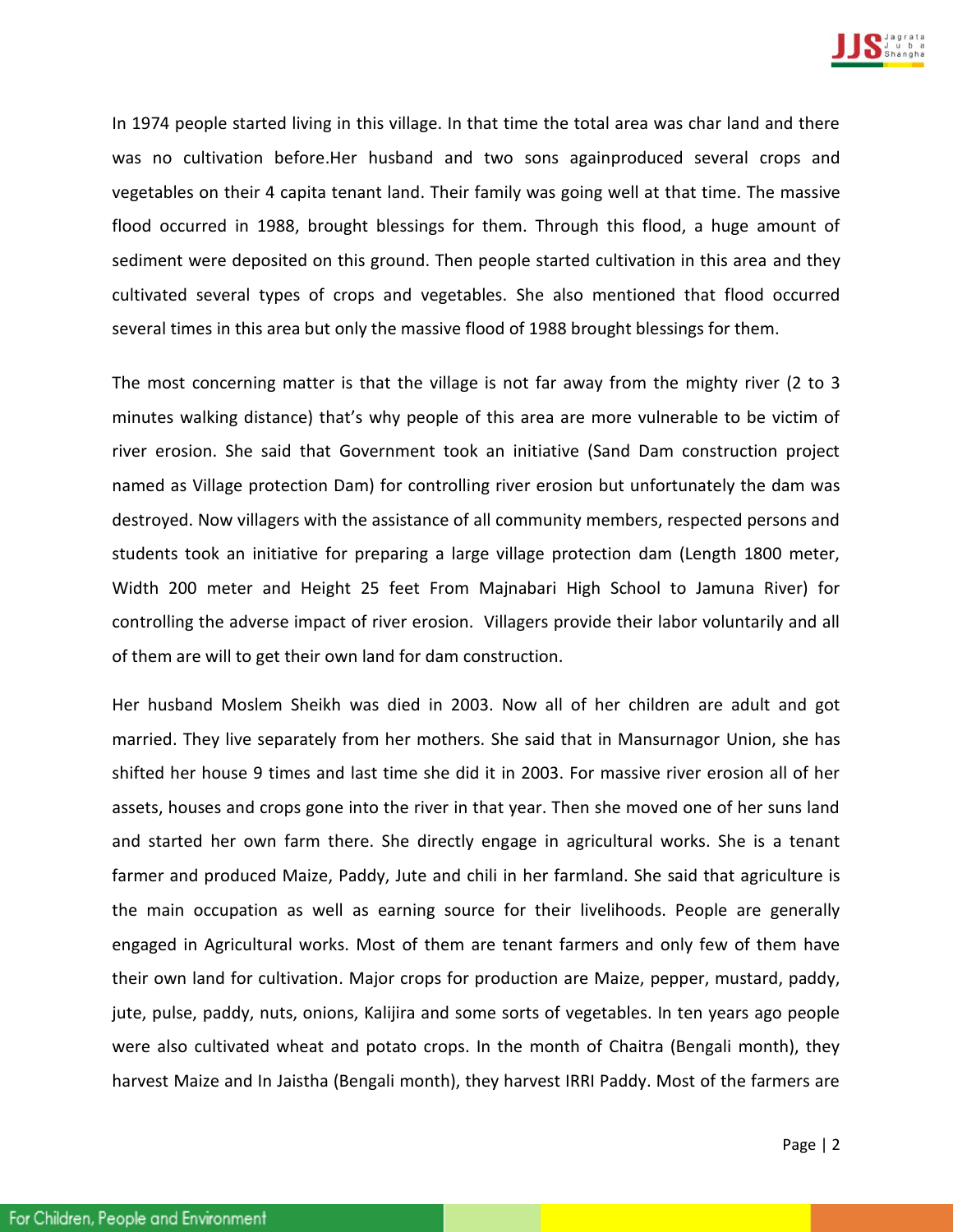

now produced Maize in the replacement of Paddy. Because it needs minimum labor and provides much profit.

Ground water is the main source of Irrigation in this area. She said that shallow pumping (90 feet) generally used in Mansurnagor union for irrigation purposes. 3 to 4 times irrigation is needed for both Maize and Pepper cultivation. There is no need for irrigation water in mustard cultivation. In case of Paddy cultivation, irrigation water is also essential but now a day people are more focused on cultivating Maize, Pepper and Mustard crops. Participants said that 1 liter diesel oil is needed for 1 hour irrigation (approximately 65 taka per liter). They also mentioned that due to excessive price of diesel oil, they have to face an acute problem for maintaining continuous irrigation. Another important issues are char areas soil absorb much water that's why they have to irrigate their crop land continuously.

Some people especially whose are living on the bank of the river (10 to 15 families) are engaged in fishing but unfortunately they couldn't harvest/catch fish regularly from river because of government restriction on fishing during breeding time. People generally use tube-well water for drinking purposes. Few safe water options are available in this area and those are far away from their place of residence and female have to spend a lot of time for availing waters from those distance water sources. Especially women and girls suffered a lot on this purposes. In the time of natural disasters all the drinking water options are gone under water and they faced an acute crisis of safe drinking water. At that time they mix Fitkiri with the river water for purification and then use for drinking. Generally people use river water for bathing and washing their cattle's and household chores. People who are living beside the bank of the river they use river water for irrigation purposes. During flood, women face a lot of problems and it is hard to bring up their children, cook and collect drinking water for their family because they have to collect water from other villages by boat. She also told that during flood several waterborne diseases breakout in an epidemic form such as diarrhea.

Poverty is the major problem in Majnabari village and most of the people of this village live below the poverty line. Disasters like flood and river erosion destroy their livelihoods and they have to remain unemployed around half of a year. As a result people changes their occupation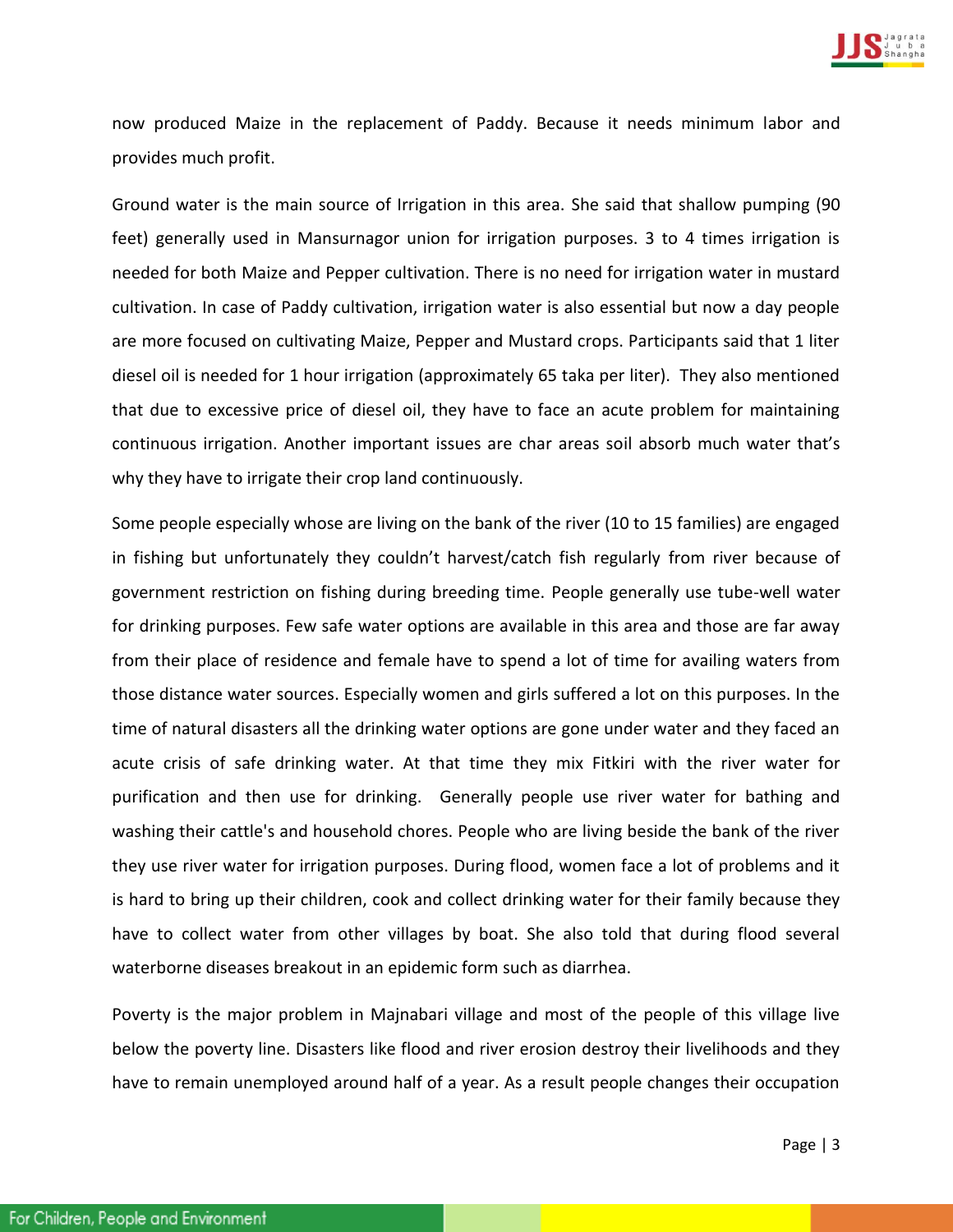

and they have to move other areas in search of better livelihoods. Seasonal or temporary migration rate is relatively high in this village because of the geographical location of this village (three districts (Jamalpur, Bogra and Sirajganj are situated from the boundary line of the village). People of this areas migrate to other places (Jamalpur, Barishal, Sylhet, Dhaka and Mymensing) in search of employment and generally engaged with day laboring works like rickshaw pulling, garments, jute mills, road and building construction.

Women in this area have the rights for taking decision both at household and society level. JobedaParvinhelself engaged in several social development works. Since 2007 she is actively engaged in village level child marriage protection committee. She is one of the eldest female leader in East Majnabari village. As a resultshe took part in all sorts of village level decision making process like women torturing, hassle, illegal land grabbing and so on.She also encouraged other women for participating social works and several income generating activities. She also mentioned some of the major problems of East Majnabari village. Those are: Extreme Poverty, difficult internal and external transportation system, unemployment, land ownership determination in new chars, illiteracy, high rate of child and early marriage, insufficient drinking water options, less accessibility of agricultural instruments (power tiller), no cyclone center and poor sanitation facilities.

JobedaParvin mentioned that people of this village heard several water policies and treaty for trans-boundary Brahmaputra river water management issues. But unfortunately they have no clear perception on this issues. Most of them said that still we don't get any sorts of benefits or facilities through these government water laws, policies and water treaty. She said that riverine people of Mansurnagor Union are always deprived for their basic rights. They always struggle for their basic rights and most important one is that for their existence. They urging from all the related government authorities and NGOs for a sustainable solution for their afflicted situation. She also added that the main causes of floodat Sirajganj district including its unions and upazilas are:Geographical Location and Climatic Condition; Lack of Flood Protection Embankment; River Erosion, which Erodes Temporary Flood Protection Embankment; Siltation of the Local Rivers; Soil erosion and Unplanned internal and external communication system.